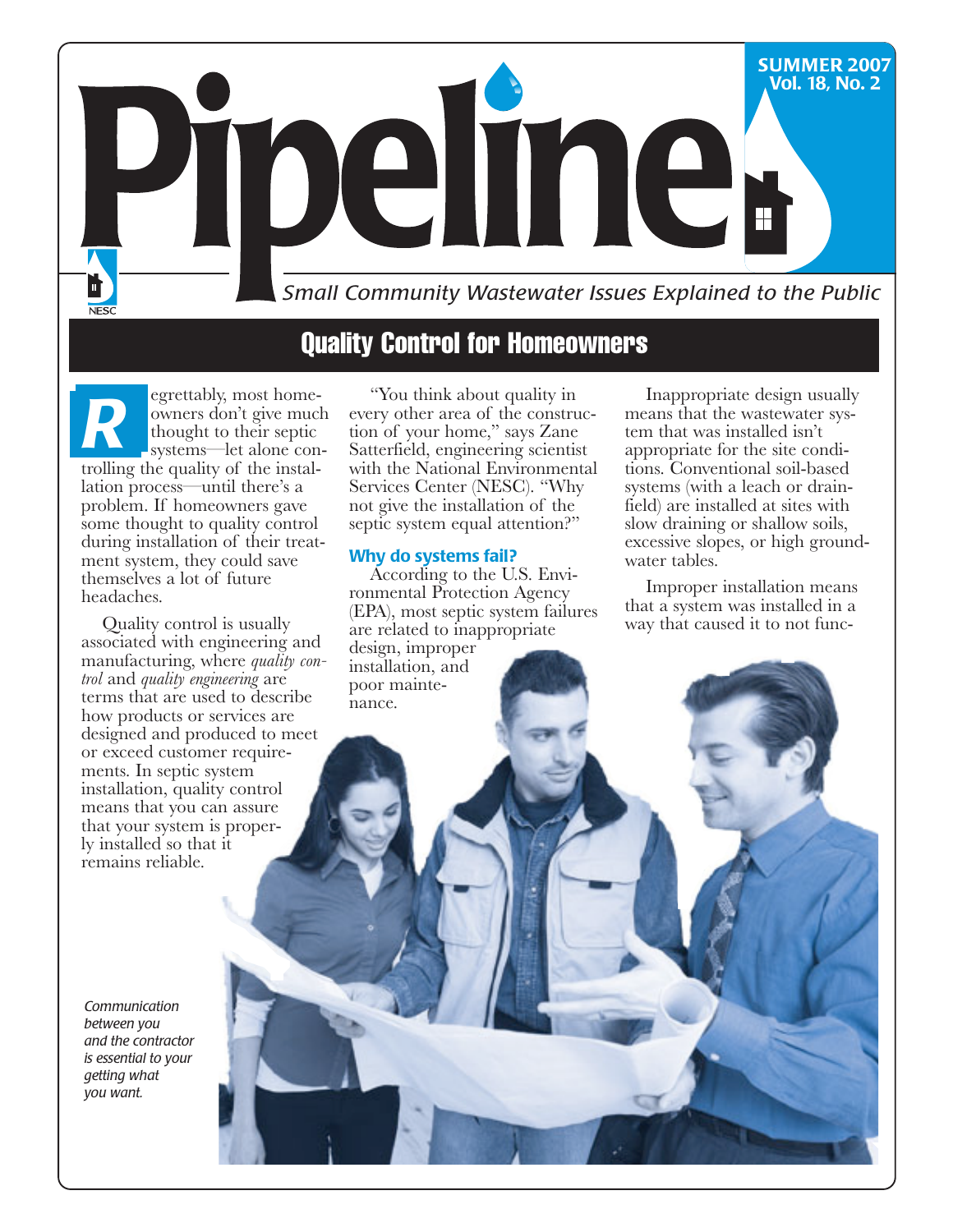tion properly. For instance, improperly installed pipes may settle at odd angels and leaky joints might develop, or the drainfield may be in a site where the soils are impermiable to work properly and wastewater pools on the ground rather than filtering through the soil.

Improper maintenance means that the owner did not adequately maintain the system once it was installed—not pumping it out on a suitable schedule or flushing inappropriate items down the drain or toilet, such as grease or items that will not biodegrade and thus



National Environmental Services Center at West Virginia University, P.O. Box 6064, Morgantown, WV 26506-6064

Pipeline is funded through a grant from the U.S. Environmental Protection Agency, Washington, D.C.

> William (Bill) Hasselkus — Project Officer Municipal Support Division, Office of Wastewater Management

National Small Flows Clearinghouse West Virginia University, Morgantown, WV

Dr. Richard Bajura — Interim Executive Director Kathy Jesperson — Editor Clement Solomon — Program Director Jennifer Hause — Technical Advisor Zane Satterfield — Technical Advisor John Fekete — Senior Project Coordinator Jamie Bouquot — Graphic Designer

Permission to quote from or reproduce articles in this publication is granted when due acknowledgement is given. Please send a copy of the publication in which information was used to the *Pipeline* editor at the address above. Some images in this issue © 2005-2006, www.clipart.com and www.photos.com.



ISSN 1060-0043 The contents of this newsletter do not necessarily reflect the views and policies of the U.S. Environmental Protection Agency, nor does the mention of trade names or commercial products constitute endorsement or recommendation for use.



*Problems with this West Virginia septic system have been going on for more than two years. During this time, the system has remained uncovered, creating much distress for the homeowners.*

affect the performance in the septic tank or the perme- ability of the soil absorption field.

All of these conditions could lead to septic system failures and water resource contamination. The most serious problems could involve pollution of surface waters and groundwater with disease-causing pathogens and nitrates.

#### **How to Avoid Problems**

Satterfield notes that these kinds of problems not only harm the environment, they also cost homeowners time and money. A failing system may be unusable until it's repaired. With no way of disposing of wastes, homeowners may find living in their homes too difficult. And the cost of system repairs may only be the tip of the iceberg. Fines may be levied against homeowners with failing systems that have contaminated the environment.

"By the time any of these troubles surface, the contractor could be long gone," says Satterfield. "It's best to make sure the system is installed right to begin with. That's why assuring quali-<br>ty control of the installation process is important. The most important thing you can do during the installation of your system is to be educated about the process and to be onsite to watch it happen."

Matt Barbur, a septic system owner in Wheeling, West Virginia, says he wishes he would have educated himself before he had his system installed. Over the past two years, Barbur has been fighting a drainfield that won't do its job. Ponding water and surfacing raw sewage have become a nuisance and a health hazard. He notes that the price of fixing the problem is almost as much as the cost of the original installation.

"When I had my house built two years ago, I knew a lot about the home contracting part of the job, but I didn't really know anything about the septic



**Printed on recycled paper**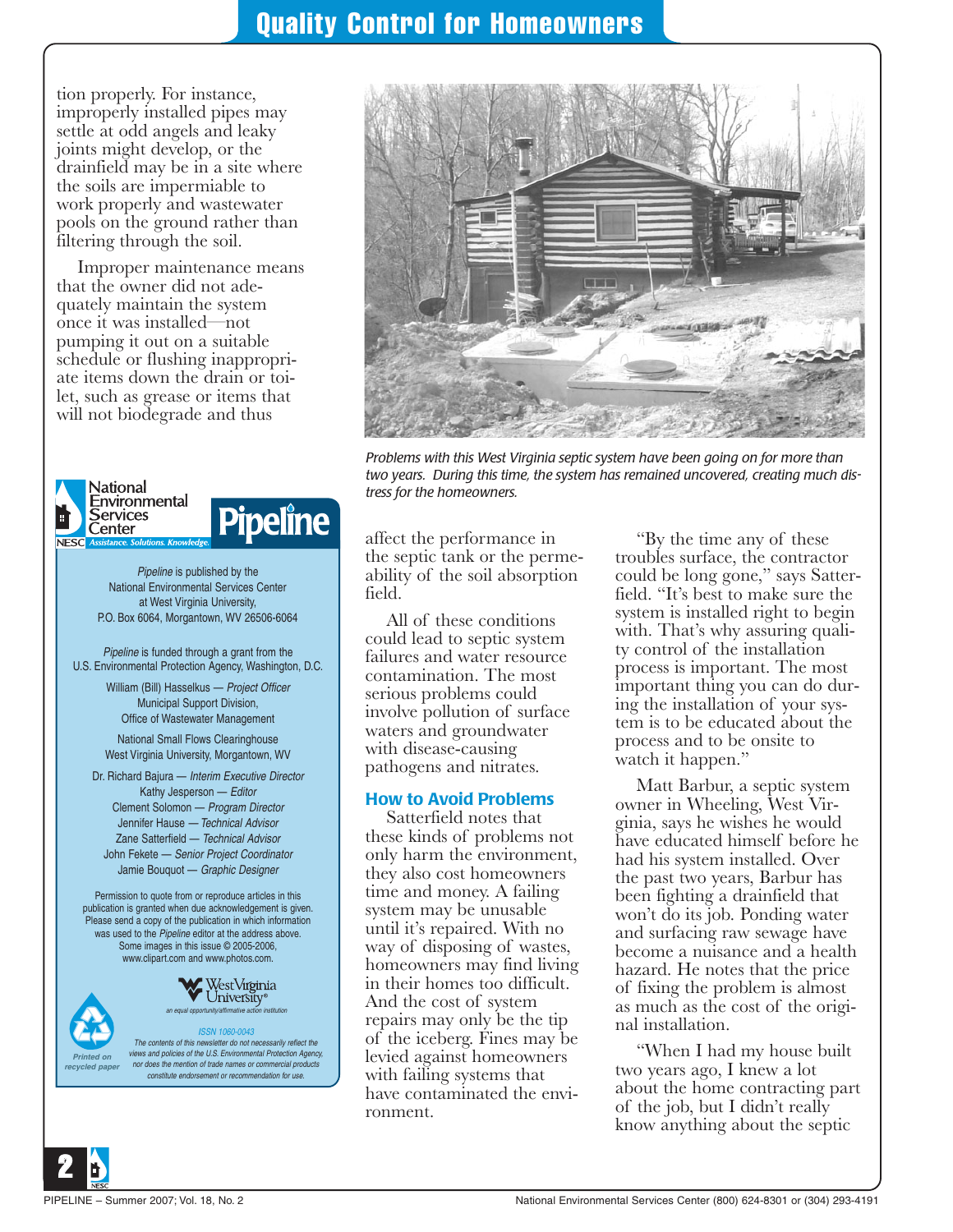**Choosing a Contractor**

### **The best contractor may not be the lowest bidder.**

- 1 Interview several contractors and solicit bids.
- 2. Find a contractor that is a certified installer.
- 3. Make sure they are bonded and carry insurance.
- 4. Ask for references.
- 5. Evaluate all aspects of the bids, including scope of work, warranties, references, time frames, and price.
- 6. Try to anticipate problems and inconveniences and come up with an agreement about how to handle these concerns before work begins.
- 7. Obtain a written contract that includes: price, payment terms, sales tax, permit fees, the specific



*Source: Adapted from Washington State's Department of Labor and Industries "Hiring a Contractor" fact sheet. Publication F625-084- 000[11-2006]. www.Contractors.LNI.wa.gov*

work to be performed, materials to be used, warranties, and payment schedules. Also include change order processes, final review, and sign off procedures.

#### **Be wary of contractors who:**

- 1. Provide credentials that cannot be verified.
- 2. Offer a special price only if you sign up today.
- 3. Only accept cash.
- 4. Refuse to provide a written contract.
- 5. Ask you to get the permits.
- 6. Offer exceptionally long warranties.
- 7. Can only work on weekends or after hours.
- 8. Make you an offer too good to be true.

system. I didn't think I needed to," says Barbur. "I assumed that the contractor would do a good job and everything would work out okay. But I found out that you should never assume anything. Even if the contractor says he has years of experience, don't make any assumptions."

### **Be There for the Installation**

Barbur says that if he had it all to do over again, the one thing he would have done differently is he would have been there during the installation—especially the "perc" test.

A percolation (perc) test is simply method of determining the soils ability to accept water. It is performed at the proposed location of the drainfield. Several post-sized holes are saturated with water for a period of time. The rate at which water is absorbed in the hole over a period of time determines the perc rate and what kind of soil absorption system should be installed and if additional treatment of the septic tank effluent is needed prior to final dispersal. (To make sure about "perc" test procedures in you area, consult your local health department or permitting authority.)

"I could've saved a lot of time and money if I had known more about my property," he explains.

*continued on page 6*

# **Reprint Info**

Readers are encouraged to reprint *Pipeline* articles in local newspapers or include them in flyers, newsletters, or educational presentations. Please include the name and phone number of the National Environmental Service Center (NESC) on the reprinted information and send us a copy for our files. If you have any questions about reprinting articles or about any of the topics discussed in this newsletter, please contact the NESC at (800) 624-8301.

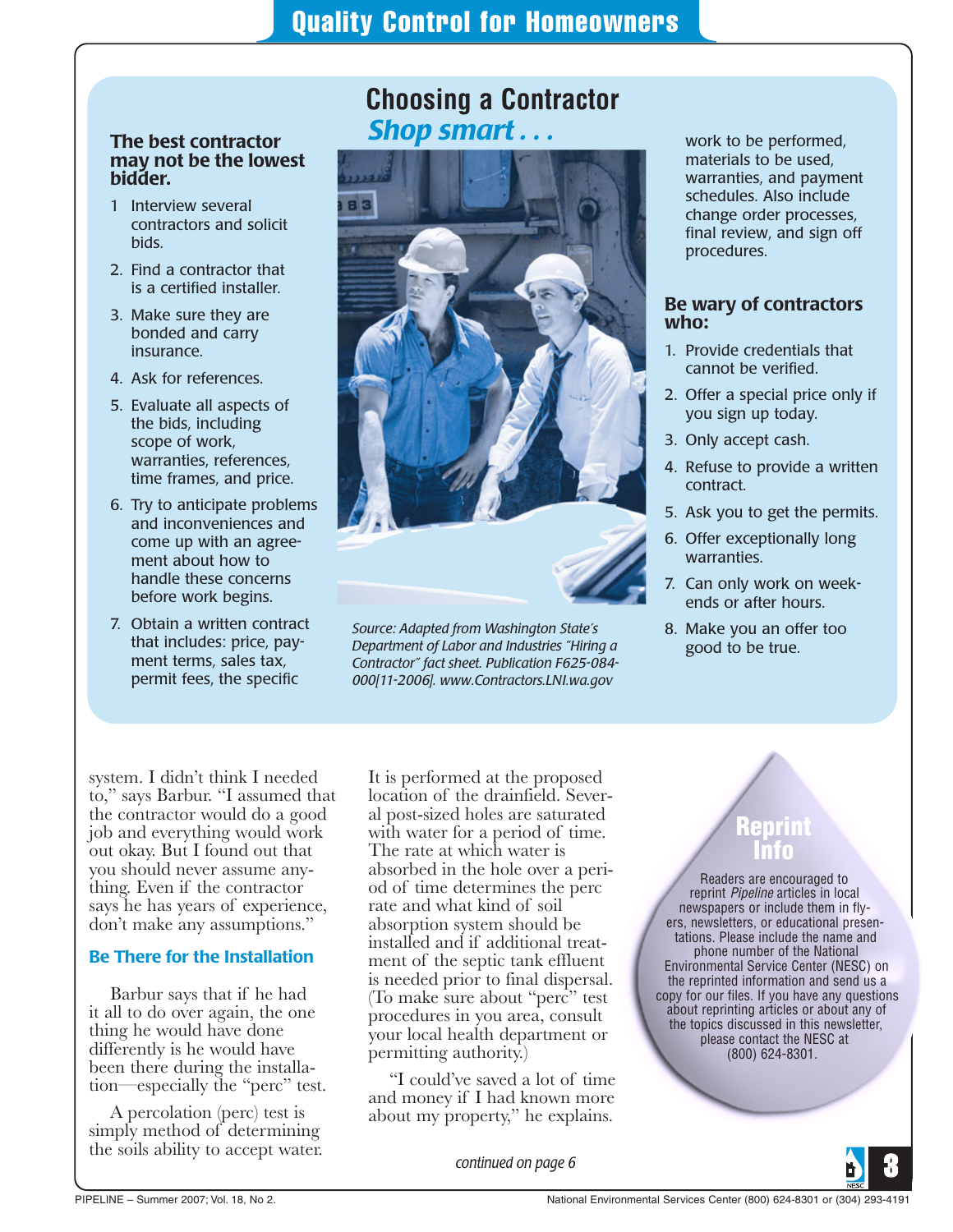# **Top Ten Quality Control Considerations for Homeowners**

- 1. Shop around for a reputable certified contractor. Ask friends and neighbors to recommend someone, or check the Yellow Pages, or Better Business Bureau in your area. Ask questions during the initial meeting. Get several estimates. The lowest estimate isn't always the best, but neither is the highest.
- 2. Have all of your permits in place before the job begins. Depending upon where you are located, you may need more than one permit. You may need one from the county and the city and/or your local health department or permitting authority.
- 3. Remember, you are the boss on this project. It's your money. It may be your responsibility if something goes wrong down the road, and retaining lawyers can be very expensive. Remember that the contractor works for you.
- 4. Be your own inspector. Hiring an inspector can be expensive, but if you can afford one, it may be in your best interest. However, if you can't, research what you need to know, and be prepared to be there when the system is installed. The permitting authority will conduct the final inspection.
- 5. Communication between you and the contractor will be essential to your getting the system best for your site. Get the names of everyone involved in the installation. Know what is needed to treat and disperse the wastewater based on the site evaluation. Installation should occur in a timely manner. Your contractor shouldn't mind that you watch what's going on.
- 6. Get the local health department inspector involved early in the process. This person has to approve the system before it's covered. Be sure that this person is there for the final inspection.
- 7. When dealing with a problem, put it in writing. Some of the best tools that can be used for documentation are pencil, paper, and a daily logbook. Don't try to remember what needs to be recorded until you get back in the house. Write it down immediately, and never erase. Cross out any mistakes. A good logbook has dates, times, and locations, and can be used in a court of law. But if there are erasure marks, it will most likely be thrown out. Another good idea is to note the names of the people involved or that are at the site each day. Be very specific, especially when there is a problem. It is a good idea to take pictures and videotape before, during, and after construction. Keep in mind, though, that some courts will not allow digital photos or video, so use conventional cameras if this is the case in your area.
- 8. Use the homeowner check list on page 5.
- 9. Allow the contractor to do his job, but still maintain a presence. You need to be safe, so stay out of the way of machinery—safety is a priority.
- 10. Make sure all bills and receipts are paid and filed. Make sure you have approved all purchases and that they have been paid for as agreed in your contract.

*Source: Zane Satterfield, engineering scientist National Environmental Services Center* Do not install system in areas with a









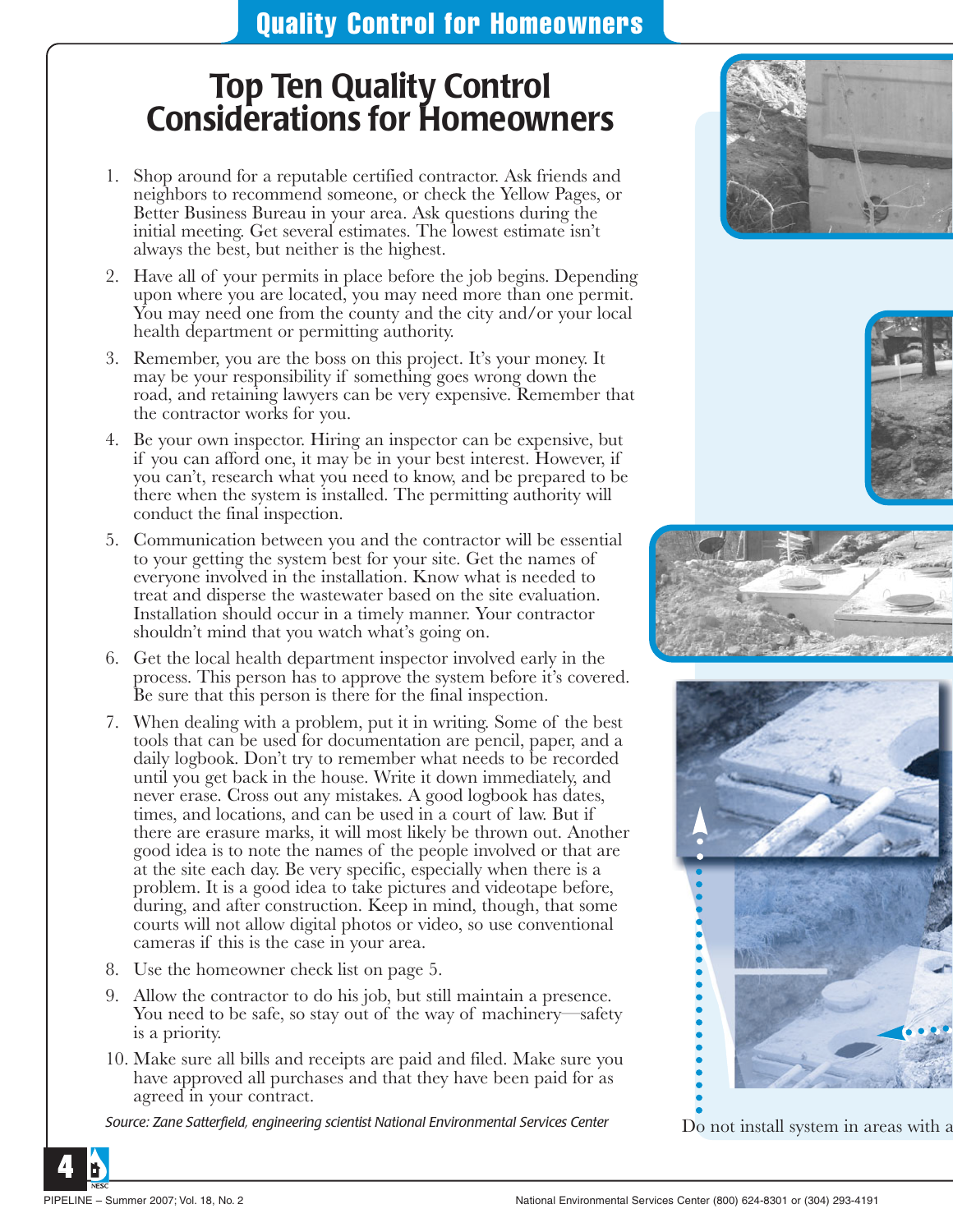4

6

7

10

11

# **Homeowner Checklist**

- Make sure the contractor saves the topsoil in an out of the way location. Topsoil will be used later when it's time to reseed the area. 1
- Provide barriers to make sure that mud and debris do not make their way into the neighbor's yard. Make sure that grass and other shallow-rooted plants are replanted over the new system to control erosion. 2
- Make sure the right materials are used for the system you install, such as piping, the septic tank, etc. Make sure this is the material you paid for. The local permitting official should know if the material being used is acceptable as per the current codes or regulatory requirements. 3
	- Watch out for areas of heavy vehicular traffic. Make sure that system is properly sited away from congested areas.
- Make sure the contractor properly seals the tank and that it's watertight. 5
	- Watch for proper backfill and pipe bedding. No large rocks should be used or wood planks. Always ask questions if you are not sure about anything.
	- Make sure the contractor has allowed for proper angle of the pipes. Most systems work by gravity, and it's vital that the pipe coming out of the house be higher than the pipe going into the system. Ask questions and take notes
- Make sure the contractor properly levels the tank. You can use a regular level to assure this. 8
- Make sure the permitting authority inspects the system before it's backfilled. 9
	- Make sure the contractor includes proper compaction around the septic tank to prevent settling. Again, ask questions.
	- To aid in finding the septic system in the future, take measurements of key points, such as the lid location to the corner of the house.
- Make sure the site is properly restored and cleaned up. 12

*Source: Zane Satterfield, engineering scientist National Environmental Services Center*



a high water table.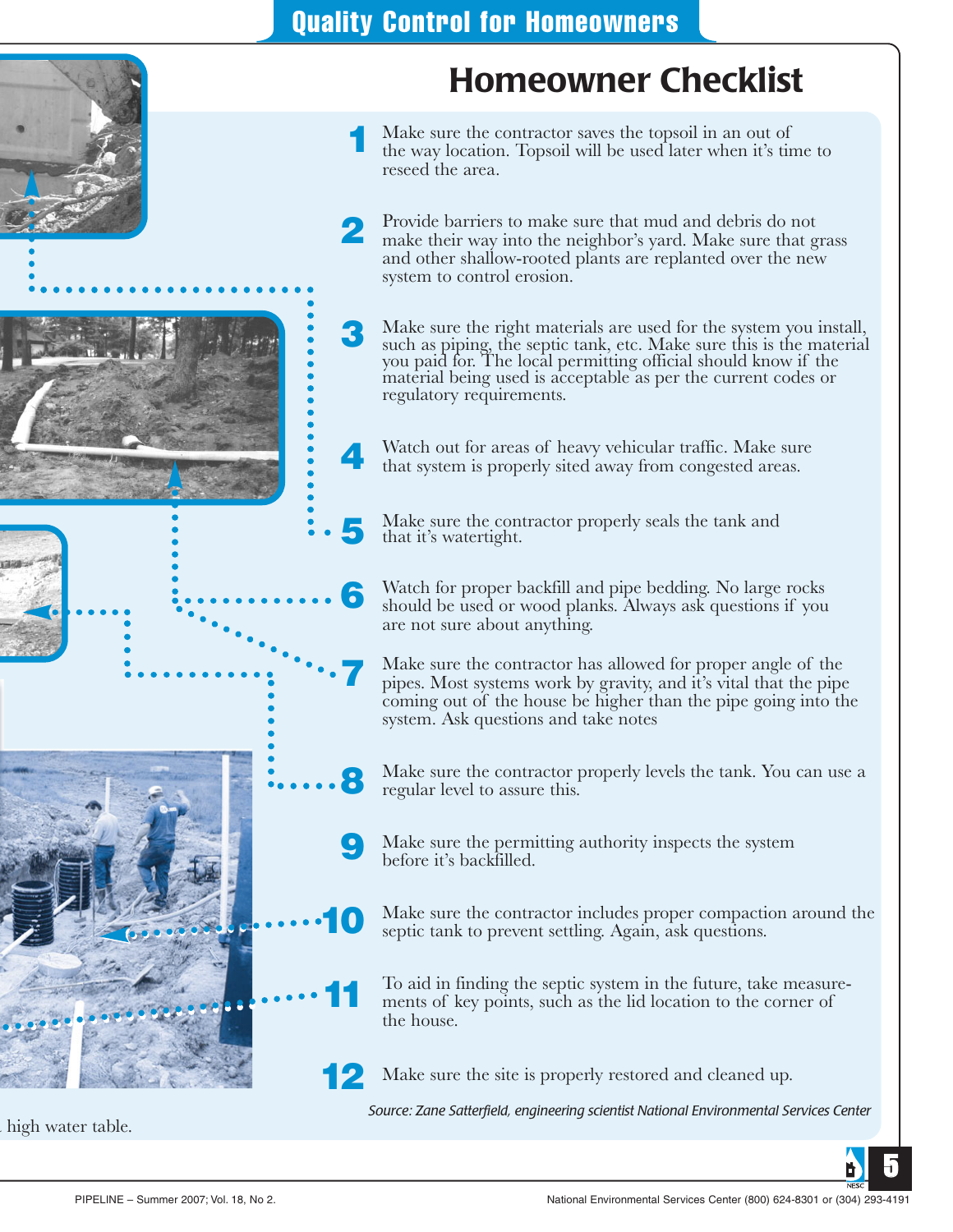#### *continued from page 6*

"If I could've seen that the soil on my lot didn't perc well enough, I could've looked into whether I really wanted to build my house on this site, or whether there were other treatment systems that would've worked better.

"My advice is to make time to be there, even if you have to work around your schedule, make time to be there," he says. "And educate yourself about the kind of system you need. There are resources out there. NESC is one of the best resources for homeowners. Become as knowledgeable as you can before you build."

Satterfield says that a good contractor will work with you to make sure your system is the proper system for your site and is properly installed. He offers the check lists on pages 3, 4, and 5 for homeowners to use to help them make decisions.

# **Glossary**

#### *Alternative Septic System*

*A wastewater treatment system that includes components different from those typically used in a conventional septic tank and subsurface wastewater infiltration system. An alternative system is used to achieve acceptable treatment and dispersal of wastewater where conventional systems either might not be capable of protecting public health and water quality or are inappropriate for properties with shallow soils over ground water or bedrock or soils with low permeability. Examples of components that can be used in alternative systems are sand filters, aerobic treatment units (see diagram below), disinfection devices, and alternative subsurface infiltration designs such as mounds, gravelless trenches, and pressure and drip distribution.*



#### *Construction Permit*

*A permit issued by the designated local regulatory authority that allows the installation of a wastewater treatment system in accordance with approved plans and applicable codes.*

#### *Conventional Septic System*

*A wastewater treatment system consisting of a septic tank and a typical trench or bed subsurface wastewater infiltration system.*

#### *Dispersal System*

*A system that receives pretreated wastewater and releases it into the air, into surface or ground water, or onto or under the land surface. A subsurface wastewater infiltration system is an example of a dispersal system.*

#### *Drainfield*

*Shallow, covered, excavation made in unsaturated soil into which pretreated wastewater is discharged through distribution piping for application onto soil infiltration surfaces through porous media or manufactured (gravelless) components placed in the excavations. The soil accepts, treats, and disperses wastewater as it percolates through the soil, ultimately discharging to groundwater.*

#### *Percolation*

*The flow or trickling of a liquid downward through a contact or filtering medium.*

#### *Permitting Authority*

*The state, tribal, or local unit of government with the statutory or delegated authority to issue permits to build and operate onsite wastewater systems.*

#### *Regulatory Authority (RA)*

*The unit of government that establishes and enforces codes related to the permitting, design, placement, installation, operation, maintenance, monitoring, and performance of onsite and clustered wastewater systems. The regulatory authority for individual septic systems is typically the local health department.*



#### *Septic Tank*

*A buried, watertight tank designed and constructed to receive and partially treat raw wastewater. The tank separates and retains settleable and floatable solids suspended in the wastewater and discharges the settled wastewater for further treatment and dispersal to the environment.*



*Source: U.S. Environmental Protection Agency http://cfpub.epa.gov/owm/septic/index.cfm.*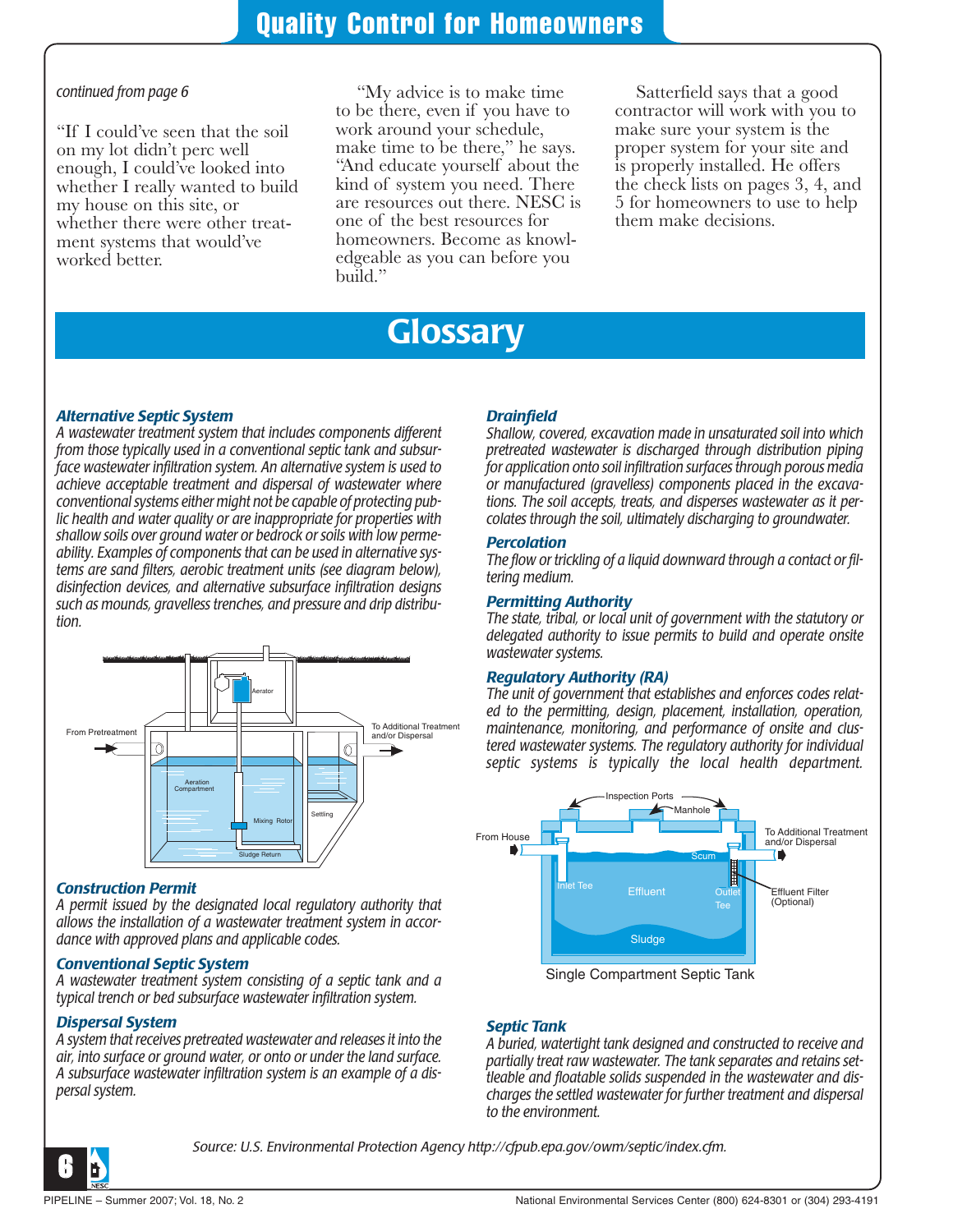# **Products**

### *The Homeowner Onsite System Recordkeeping Folder*

This folder provides a place to record and store information about your system and its maintenance. The cover of the folder includes sections for permit and local health department information. It also features a description of the system that includes a checklist that covers septic tank and pump size, soil treatment system dimensions, accessories, and household information. Inside are tips for locating your system, space to sketch the location of the system, a safety checklist, and a section for recording the names, addresses, and certification numbers of your system's designer, installer, O&M provider, and pumper.

*. . . . . . . . . . .WWBLPE37/Folder*

### *Homeowner Septic Tank Information Package*

This package provides you with a folder packed with materials that give an overview on septic systems for homeowners. Included are the three brochures about how to maintain a septic system and how to recognize potential problems. Also included are three issues of Pipeline that focus on septic system operation and maintenance, management, and what happens when you have your system inspected. A fact sheet on various alternative household cleaning solutions is included that offers safe alternatives over chemical cleansers.

*. . . . . . . . . . WWPKPE28/Folder* 

## **Pipeline Newsletters**

#### *Maintaining Your Septic System—A Guide For Homeowners Fall 2004 Volume 15, No. 4*

Your septic system may be the most overlooked and undervalued utility in your home; but with proper care and maintenance, your septic system can continue to work for at least 25 to 30 years. An overview of how your septic system works, a list of what not to flush, tips on using water wisely, and what to expect from a system inspection is included.

#### *. . . . . SFPLNL39 /Newsletter: 8 pp*

#### *A Homeowner's Guide to Onsite System Regulations Winter 1998 Volume 9, No. 1*

This issue of *Pipeline* examines some common onsite wastewater system regulations as they affect property transfers, professional qualifications, operation and maintenance, and

system changes and repairs. Their importance is discussed, as are the steps that homeowners and others typically must take to have systems approved. The different roles and responsibilities of health officials are also discussed. This issue high-

lights a health inspector in rural Kentucky who aids in the installation of onsite wastewater systems.

*. . . SFPLNL12/Newsletter: 8 pp*

#### *Inspections Equal Preventative Care for Onsite Systems Spring 1998 Volume 9, No. 2*

This issue of *Pipeline* focuses on the advantages of having onsite wastewater systems regularly inspected. An overview of what occurs during an inspection visit is provided for homeowners, as well as information about when and how often systems should be inspected and how to locate a qualified inspector. The issue also includes a list of questions homeowners may be asked about their systems and a discussion of the homeowner's role in the process.

*. . . . . .SFPLNL13/Newsletter: 8 pp*

#### *Choose the Right Consultant for Your Wastewater Project Winter 1997 Volume 8, No. 1*

This issue of *Pipeline* explains how to find the right consultant for your wastewater project. It provides information to small community leaders on how to select a consultant, what small communities should do before hiring a consultant, and how to begin a search for a consultant. It also explains what a Request for Proposal (RFP) should include, advice on how to negotiate a contract, interviewing tips, and an article on how two small communities joined forces for a wastewater project in rural Pennsylvania.

*. . . . . .SFPLNL08/Newsletter: 8 pp*

## **Call for prices on these items.**